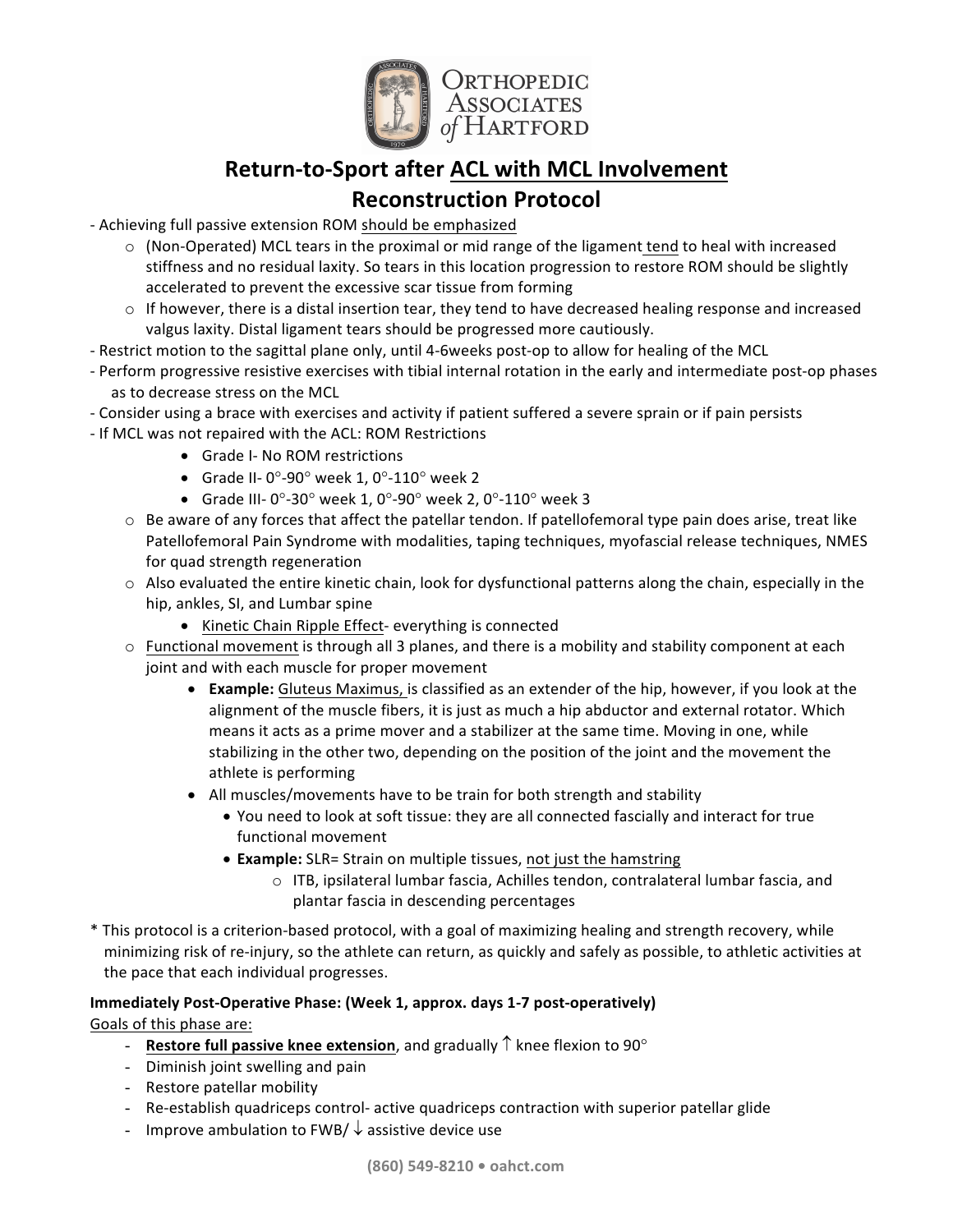# **Treatments: Perform/increase number and duration of exercises as tolerated**

- Gait Training:
	- $\circ$  Patient is WBAT in full locked extension brace with bilateral crutches
- Exercises: Consider using the brace with exercises if MCL sprain was >grade II
	- $\circ$  Ankle Pumps to  $\downarrow$  swelling/edema
	- $\circ$  Ankle resistance band open chain exercises- all 4 directions
	- $\circ$  Patellar mobilization in all directions
	- $\circ$  Quadriceps isometric setting, with VMO self biofeedback
	- $\circ$  Gluts sets
	- $\circ$  Hamstring stretches for hamstring re-lengthening
	- $\circ$  Straight Leg Raises (flexion and extension only-Sagittal Plane)
	- o Gastrocnemius/heel cord stretching for re-lengthening
	- $\circ$  Active and Passive knee flexion exercises to tolerance, not pushed- (to 0-30°- 90° by day 7)- \*See **ROM restrictions for sprain severity**
	- $\circ$  Wall slides (supine with foot on wall/window) for increasing knee flexion, or seated AAROM
	- $\circ$  Gentle overpressure into full extension (PT or pt. actively)
	- $\circ$  Weight Bearing: weight shifts in full extension brace
	- $\circ$  Standing Hamstring concentric & eccentric- 90° $\Leftrightarrow$  40°- depending on motion restriction
- NMES:
	- $\circ$  Can and should be used, if contraction deficit is present, during active muscle exercises
- CP with full Extension, could also use Kinesio Tape (basket weave technique) or dry needling technique, to control swelling/edema
- Patient Education: What to expect, Goals of the phases, contraindicated movements/activities, etc.-Continued throughout all phases of the protocol
- Home Exercises Program- See attached HEP for Immediately Post-op Phase

#### **Early Post-Operative Phase:**

#### Criteria for entering this phase is:

- 1- Quadriceps voluntary initiation with quad set and SLR
- 2- Full passive knee extension, Knee A + PROM of  $0^{\circ}$ -90 $^{\circ}$
- 3- Good patellar mobility
- 4- Minimal joint effusion
- 5- Independent ambulation

# Goals of this phase are:

- To maintain full passive and active knee extension
- To gradually increase knee flexion to  $110^{\circ}$ -120°
- To diminish swelling and pain
- Increase muscular training
- Restore proprioception
- Maintain patellar mobility
- Use a recumbent cycle without difficulty
- Perform a SLR with no extension lag
- Reciprocal stair climbing
- KOS-ADL Score of >65%

# **Treatment:** - If medial knee pain persists, continue use of brace with exercises

- Gait Training: WBAT, with a goal of discontinuing use of crutches by day 10-14 post-op- continue brace until voluntary quad control is demonstrated, **\*May be subject to change by MD**
- Exercises: (continue/progress all exercises from previous phase)
	- $\circ$  Continue NMES with quadriceps exercises, if needed, & Quad Sets
		- $\circ$  SLR in all SLR in all 2 directions (same as previous phase)- progression with 1# weight/week (\***Proximal loading**)- if tolerated, & with tibial IR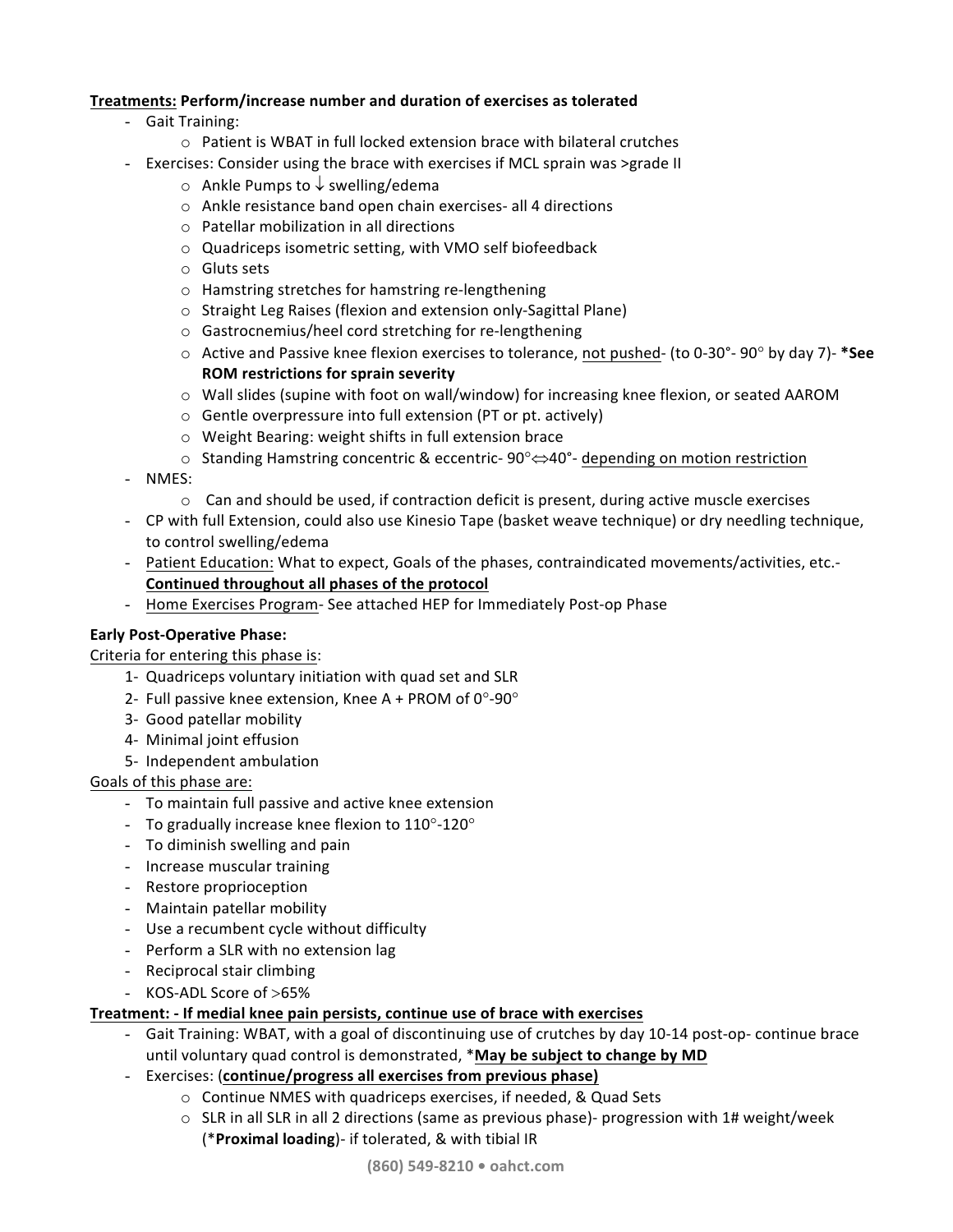- $\circ$  PROM 0° to 110°-120°, see ROM restrictions for sprain severity
- $\circ$  OKC –Knee Extension 90 $\circ$  to 40 $\circ$  eccentric
- $\circ$  Mini Squats 0°-30° DL (BW only) Progress to unstable surface such as tilt board (Med./Lat. & Ant./Post.) or foam with 3-5 second holds \*Forward trunk tilt- recruit H/S & unload ACL, Wall Squats/Sits to 45°-60°
- $\circ$  Overpressure into Full Knee Extension, Prone Knee Hangs if lacking full extension
- $\circ$  Hamstring Curls
- $\circ$  Forward Mini Lunges (30°-40° of flexion)- **if patient has good quadriceps control**
- $\circ$  Step-Ups in pain free range- Front
- o DL Leg Press- Sub Maximal
- $\circ$  Stationary Bicycle (if ROM permits)
- Manual Treatments:
	- $\circ$  Patellar Mobilization (if limited), Scar Mobs (when skin is healed), TFM/MFR to any tight tissues in the hip, back, and lower extremity
- Continue to control swelling: Ice, elevation if needed

# **Intermediate Post-Operative Phase:**

Criteria for entering this phase:

- 1- P & AROM knee flexion to  $\geq 110^{\circ}$
- 2- Quadriceps & Hamstring strength ≥60% of the non-injured leg (Dynamometry)
- 3- Minimal to no effusion
- 4- No joint line or patellofemoral pain
- 5- Mild laxity on clinical examine, or  $+1$  or less with the KT-2000 test (\*if available)
	- a. Week 4 & 6: KT-2000 test at 20 & 30 lbs anterior and posterior

# Goals of this phase are:

- Quadriceps strength to ≥75% of the non-injured leg, H/S ≥75% non-injured leg
- Restore knee ROM to  $0^{\circ}$ -125°, or knee ROM to within 10°-15° of non-injured leg
- Improve lower extremity strength
- Enhance proprioception, balance, and neuromuscular control
- Improve muscular endurance
- Restore limb confidence and function
- KOS-ADL score or >75%
- Get an Post-Op score for IKDC or KOOS (age appropriate version)

# Treatments:

- Gait Training: Unlocked brace, discontinued use if sufficient quad strength is present. Retrain with normal walking gait pattern
- Exercises: (Continue/progress all exercises from previous phases as tolerance/as needed)
	- $\circ$  Knee concentric and eccentric 90°<->40°
	- $\circ$  Front & Lateral step down exercises
	- $\circ$  Standing heel raises (raising up onto toes)
	- o Lateral Step Over: Cones, Hurdles- \*Instruct to raise knee to level of hip
	- $\circ$  Squats with forward tilt to decrease ACL strain
	- $\circ$  Perturbation training DL $\rightarrow$ SL Balance- Tilt Board (stabilized to level position), BOSU®, Airex®progress with ball toss & catch/reaching (UE & LE), external tapping on hips and trunk- \*With **knee slightly flexed**
	- o Pool exercises if available: forward & backward walk/run (\*forward at week ≥6), hip & leg exercises- at slow speeds of mvmt. (Graft protection)
	- $\circ$  Begin testing/training for proprioception on the Biodex $\circledR$  Stability System (or other system)- \*if available, or: Balance Error Scoring System Test, Functional Reach Test, Tandem Walking tests-See attached sheets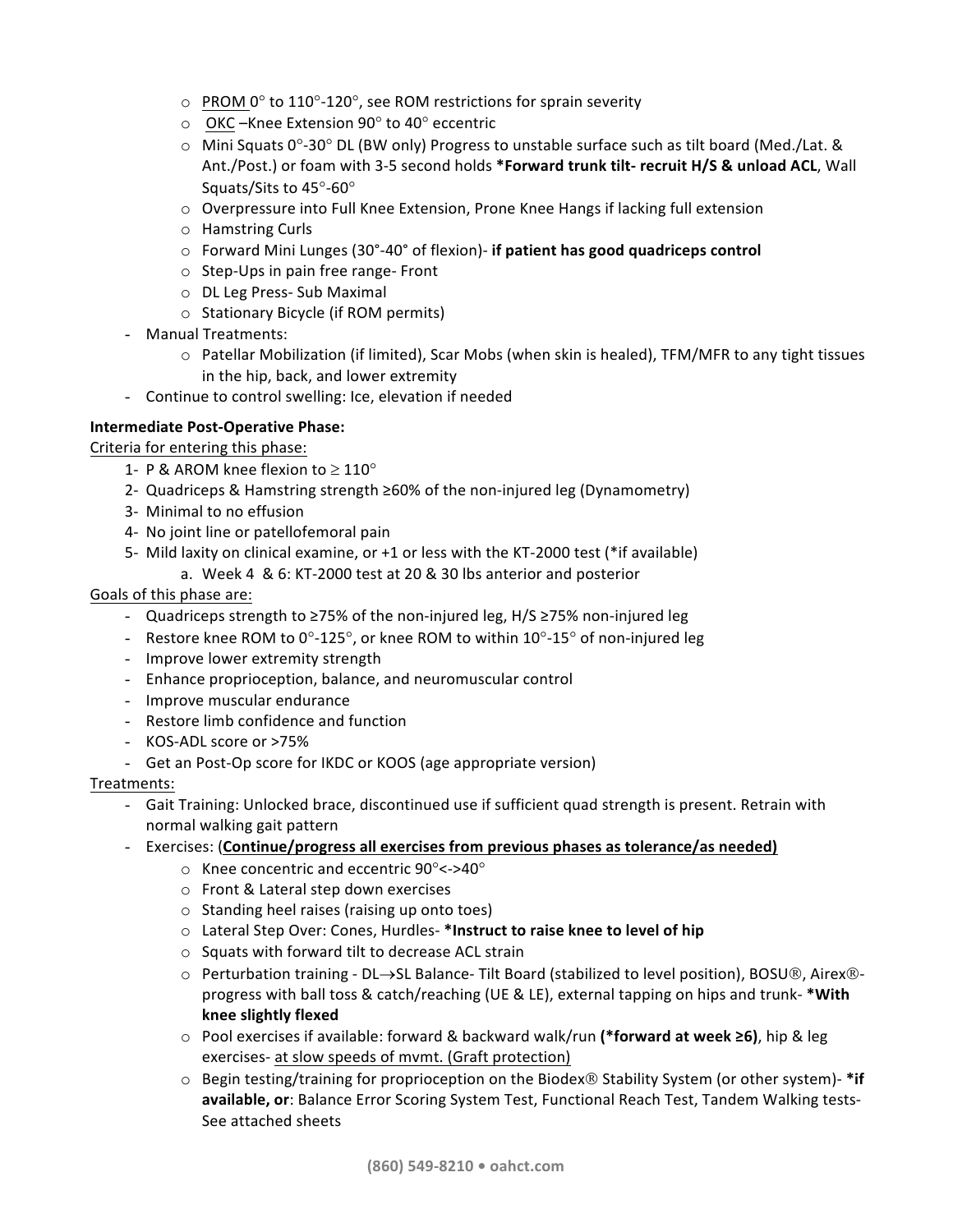- $\circ$  Progress bike and walking, or stair stepper (if available)- min of 10 minutes, increasing 10min/wk (walk)
- $\circ$  Core stabilization/strengthening-Bridging (Progress with ball squeeze  $\rightarrow$  unstable surface  $\rightarrow$ hamstring curl with physioball)
- Manual Treatments:
	- $\circ$  Continue patellar and scar mobilization if needed
	- $\circ$  Tibiofemoral mobilization with rotation for ROM if joint mobility is limited.

# Late Post-Operative Phase:

Criteria for entering this phase:

- 1- Active knee ROM  $0^{\circ}$   $\geq$ 125 $^{\circ}$
- 2- Quadriceps Strength & Girth  $\geq$ 75% of non-injured leg (dynamometry & tape measure), Hamstring Strength ≥75% of non-injured leg (dynamometry)

# Goals for this phase:

- Restore full knee ROM
- Continue to improve lower extremity strength, balance, proprioception, neuromuscular control, muscular endurance
- Knee effusion to trace or less
- Quadriceps strength to >80 %, Hamstring Strength >80% of the non-injured leg
- Normal gait pattern
- Minimal laxity on clinical exam, or 2mm or less on the KT-2000 test
- Get a baseline FMS® and LE Y-Balance<sup>™</sup> score at ≥10 weeks post-op- when appropriate- UE Y-Balance<sup>™</sup> can be assessed earlier
- Patient is tested with the Landing Error Scoring System (LESS): See Attached Sheets: Test at Patient's individual max vertical jump height, not standard measure on the LESS- may be too high or too low for accurate individual jump assessment score, no sooner than 12-14 weeks post-op
	- $\circ$  Excellent Score is </= 4
	- $\circ$  Good Score is >4 and  $\lt$ /=5
	- $\circ$  Moderate Score is >5 and </=6
	- $\circ$  Poor Score is  $>6$
- Perform hop testing at no sooner than 12-14 weeks post-op: See Attached Sheets
	- $\circ$  2 practice trials on each leg, then 2 timed or measured trials an each leg; measure and average to compare injured to non-injured legs
	- $\circ$  1- Single-leg hop for distance
	- $\circ$  2- Triple hop for distance
	- $\circ$  3- Single-Leg Crossover triple hop
	- $\circ$  4-6-Metered timed hop

# Treatment:

- Exercises: (**Continue/progress all exercises from previous phases as tolerance/as needed)** 
	- $\circ$  Progress exercises in intensity and duration
	- $\circ$  Perturbation training continues
	- $\circ$  Dynamic/Plyometric Leg Press (Begin at  $\geq$ 10 Weeks- To learn technique and control ground reaction forces, "land softly on toes with knees slightly flexed" for dissipation of force and to avoid hyperextension)
	- $\circ$  Progress lateral stepping and lateral step-down exercises with resistance bands on the distal femur creating a medial pull (bilateral with stepping, SL with lateral step-down)
	- $\circ$  Advance core stabilization exercises
	- $\circ$  Isokinetic exercises at (90°-40°) (120°/s-240°/s)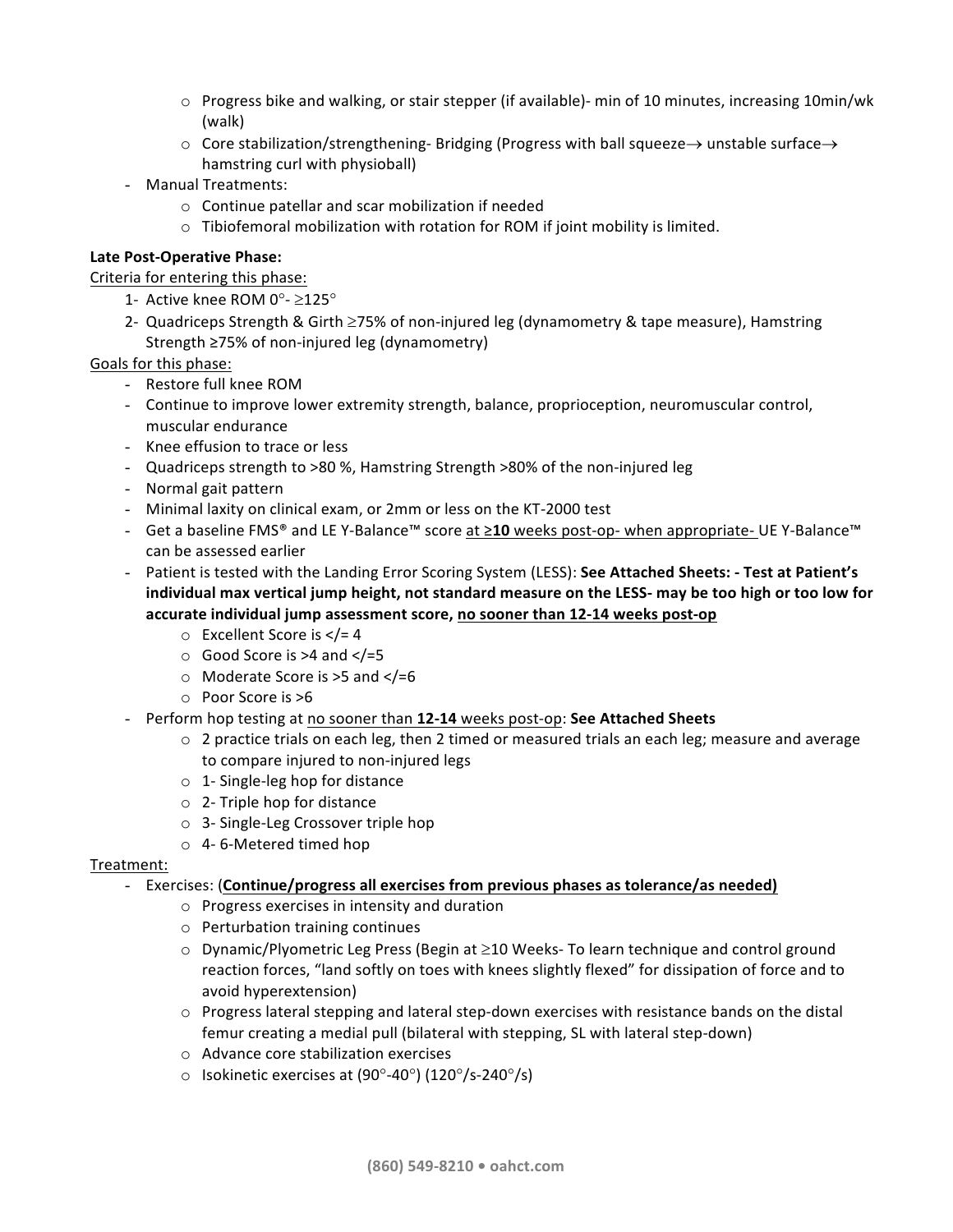# **Advanced Activity Phase:**

Criteria for entering this Phase:

- 1- Full knee AROM, with No pain or effusion
- 2- Quadriceps Strength & Girth >80% of the non-injured leg, knee flexor-extensor ratio of 70% to 75%, Hamstring Strength >80% of the non-injured leg
- 3- No laxity/instability on clinical exam, or KT-2000 test of 2mm or less compared to the non-injured side
- 4- Hop Tests (80% of non-injured leg), LSI-Limb Symmetry Index of  $≥80%$
- 5- IKDC (use for concomitant injuries)- score of 80% or higher, or the KOOS (use with ACL alone) score of  $>80$
- 6- Score of  $\geq$ "Good " on the LESS to be able to begin Plyometric Training Protocol

# Goals for this phase:

- Normalize lower extremity strength
- Increase muscle power and endurance
- Maintain/Gain Hamstring & Quadriceps Strength and Girth of 80% or greater
- Hop Tests to  $> 90\%$  of the non-injured leg
- Continue to improve neuromuscular control
- Begin selected skill drills
- KOS-sports score of > 70%
- FMS® (goal of ≥14/21 points) and Y-Balance™ score (statistically symmetrical to non-injured leg & within 90% of peers through software program)
- Subjective Knee score (Cincinnati Knee Rating System) of 80 points of higher

# **Treatments:**

- Exercises: (Continue/progress all exercises from previous phases as tol./need.)
	- o Agility exercises- side shuffling, cariocas, zigzags- if cleared by MD.
		- $\circ$  Advanced core & hip stabilization exercises
		- $\circ$  Begin walk $\rightarrow$ run protocol, toward the end of phase, when patient is able to perform a controlled single leg squat (injured leg) to 60° of knee flexion- see attached sheets
		- $\circ$  Begin Plyometric Training Protocol- when appropriate according to LESS, Hop Tests, and no increase in patient's symptoms- See attached sheets
		- $\circ$  Isokinetic exercises (180 $\circ$ /s), if available
		- $\circ$  CKC exercises may be progressed to 75 $\degree$ -90 $\degree$  of flexion
	- $\circ$  Eccentric exercises for all lower extremity muscles

# **Functional Assessments:**

- FMS® and Y-Balance Assessment™ **at beginning and end of this phase**
- Repeat the 4 Hop Tests from the previous Phase at beginning and end of phase

# Core Testing:

- Segmental Multifidus Test
- Trunk Curl Up Test
- Double-Leg Lowering Test
- Side Bridge Test
- Prone Bridge Test
- Supine Single-Leg Bridge Test
- Extensor Endurance Test

# **Return to Activity Phase:**

Criteria for entering this Phase:

- 1- Full ROM
- 2- A score of  $\geq$ 14/21 on the FMS<sup>®</sup> Assessment Screen, with **No** 0/3= pain on any of the 7 fundamental movement patterns
- 3- No statistical asymmetries on the Y-Balance Assessment<sup>™</sup>
- 4- Hop Tests (90% or higher compared to non-injured leg)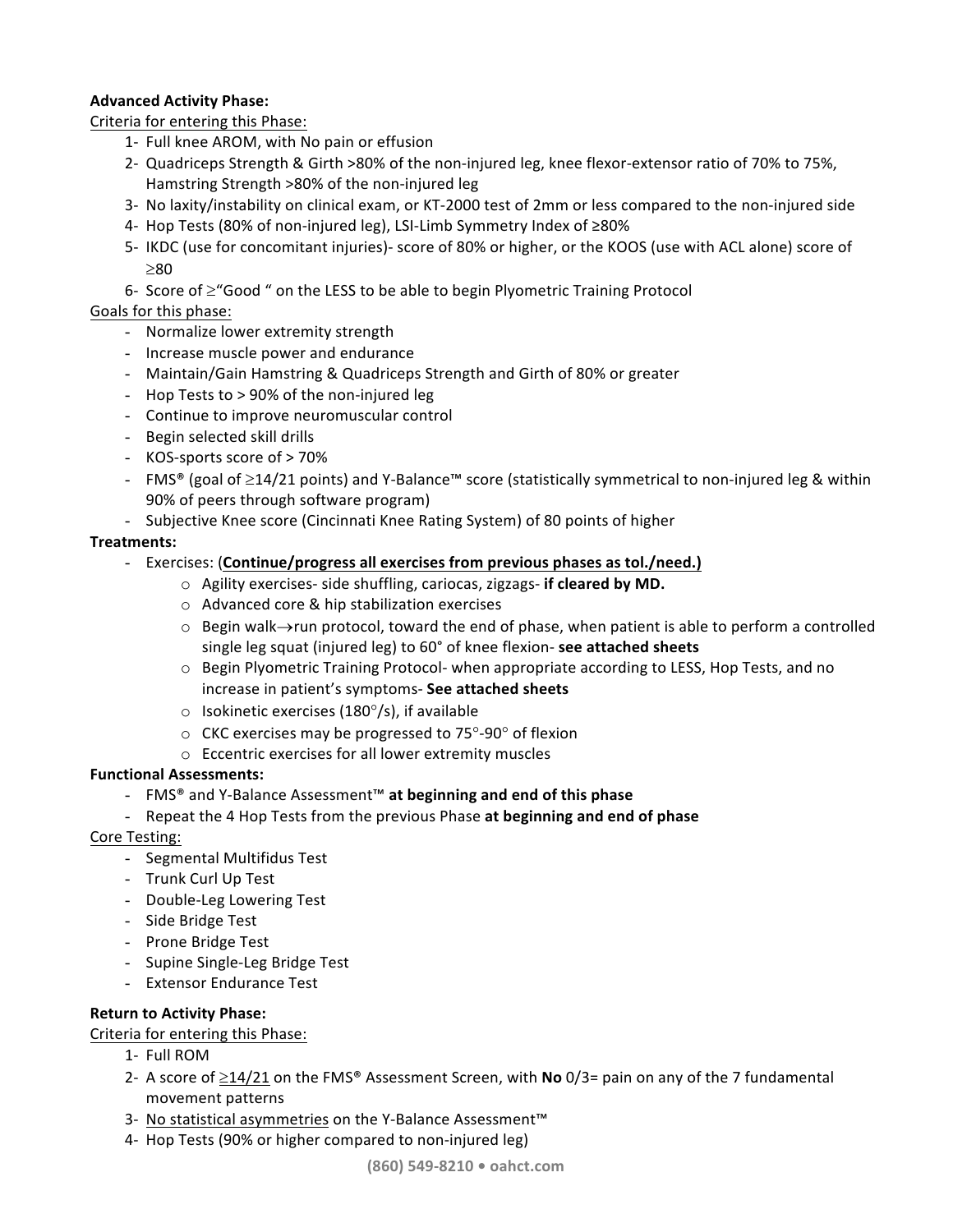- 5- Limb Symmetry Index (LSI) of 90% or greater on hop tests
- 6- IKDC Score  $\geq$  85%, or the KOOS score of  $\geq$ 85
- 7- KOS-Sports Score 90% or greater
- 8- Cincinnati Knee Rating System score of 290 points or higher
- 9- No change in knee laxity (clinical exam or  $\langle$  = 2mm on KT 2000 test)
- 10- Isokinetic testing: (if available)
	- i. Quadriceps (80% or greater) compared to non-injured leg
	- ii. Hamstring (100%-110%) compared to non-injured leg
	- iii. Hamstring-Quadriceps Ratio (70% or greater)

# Goals or this Phase:

- Achieve maximal strength and endurance
- Normalize neuromuscular control
- Progress to skill training
- Gradually return to sport specific training

# **Treatments:**

# Exercises:

- Continue strengthening exercises
- Continue/Advance core training exercises
- Continue Neuromuscular control exercises
- Continue plyometric exercises
- Progress running program
- Begin agility and skill training exercises:
	- $\circ$  Continue cariocas, zigzags, side-shuffling
	- $\circ$  Begin sudden start and stops, figure-8's, 45° and 90° cutting drills, box jumps (progressing & varying heights up to 20cm)

# **Functional Assessment:**

- FMS® and Y-Balance Assessment™ **at the end of this phase**
- Repeat the 4 Hop Tests from the previous Phase, Plus Hop to Stop Test at the end of this phase

# Functional Testing: for progression to sport-specific training- (No sooner than 24-36 Weeks) -\*Can be perform **over multiple days- See Attached Sheets**

Strength and Power Testing:

- Single-Leg Squat test/ Single-Leg Squat test
- Vertical Jump test
- Figure-8 Hop test
- Up-Down test
- Hexagon test (DL), Modified Hexagon Hop test (SL)
- Speed, Agility, and Quickness Testing:
	- T-Test, or Modified Agility T-Test (MAT)
	- Three-Cone Drill Test
	- Slalom Test
	- Backward Movement Agility Test
	- Zigzag Run Test
	- Lower Extremity Functional Test (LEFT)

# Core Testing:

- Segmental Multifidus Test
- Trunk Curl Up Test
- Double-Leg Lowering Test
- Side Bridge Test
- Prone Bridge Test
- Supine Single-Leg Bridge Test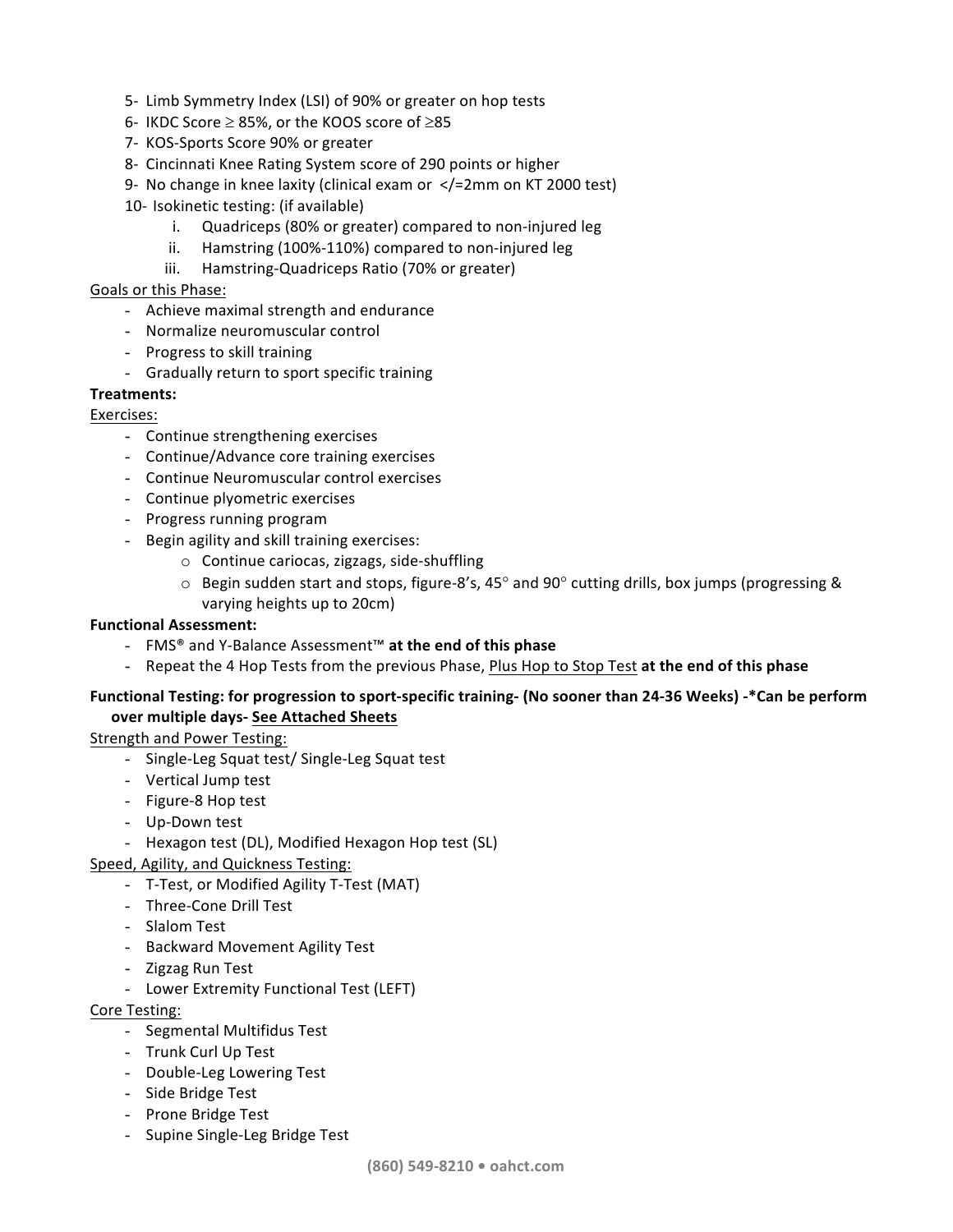# - Extensor Endurance Test

Function and Balance Testing:

- FMS<sup>®</sup> Assessment Screen
- Y-Balance Test™
- Vail Sports Test<sup>™</sup>

# **\*Return-to-Sport Protocol- See Specific Sport Return-to-Sport Protocols**

Criteria for Return-to-Sport Specific Protocols:

- A score of  $\geq$ 16/21 on the FMS<sup>®</sup> Assessment Screen, with no pain or asymmetries, **especially with Inlinelunge**, and 2 or greater on all 7 fundamental movement patterns
- Y-Balance Test™- No asymmetries and passing score when compared to peers with data analysis through the Move2Peroform software= a composite score as close to 100 as possible
- Limb Symmetry Index (LSI) Of  $\geq$ 95% on hop tests
- LEFT Score: ≤ 117 seconds (females), ≥ 105 seconds (males)
- Vail Sport Test<sup>™</sup>: ≥ 46/54
- Isokinetic testing: (if available)
	- o Quadriceps (90% or greater) compared to non-injured leg
	- $\circ$  Hamstring (100%-110%) compared to non-injured leg
	- o Hamstring-Quadriceps Ratio (80% or greater)
- IKDC score of  $\geq$ 85%, or KOOS score of  $\geq$ 90
- Knee Outcome Survey-Sports Activities Scale (KOS-SAS):  $\geq$  95%
- Cincinnati Knee Rating System: Score  $\geq$ 350
- SL Hop tests  $\geq$ 100% compared to non-injured leg
- No discomfort or swelling, and passing/statistically equal to normative values (if available) with above Functional Tests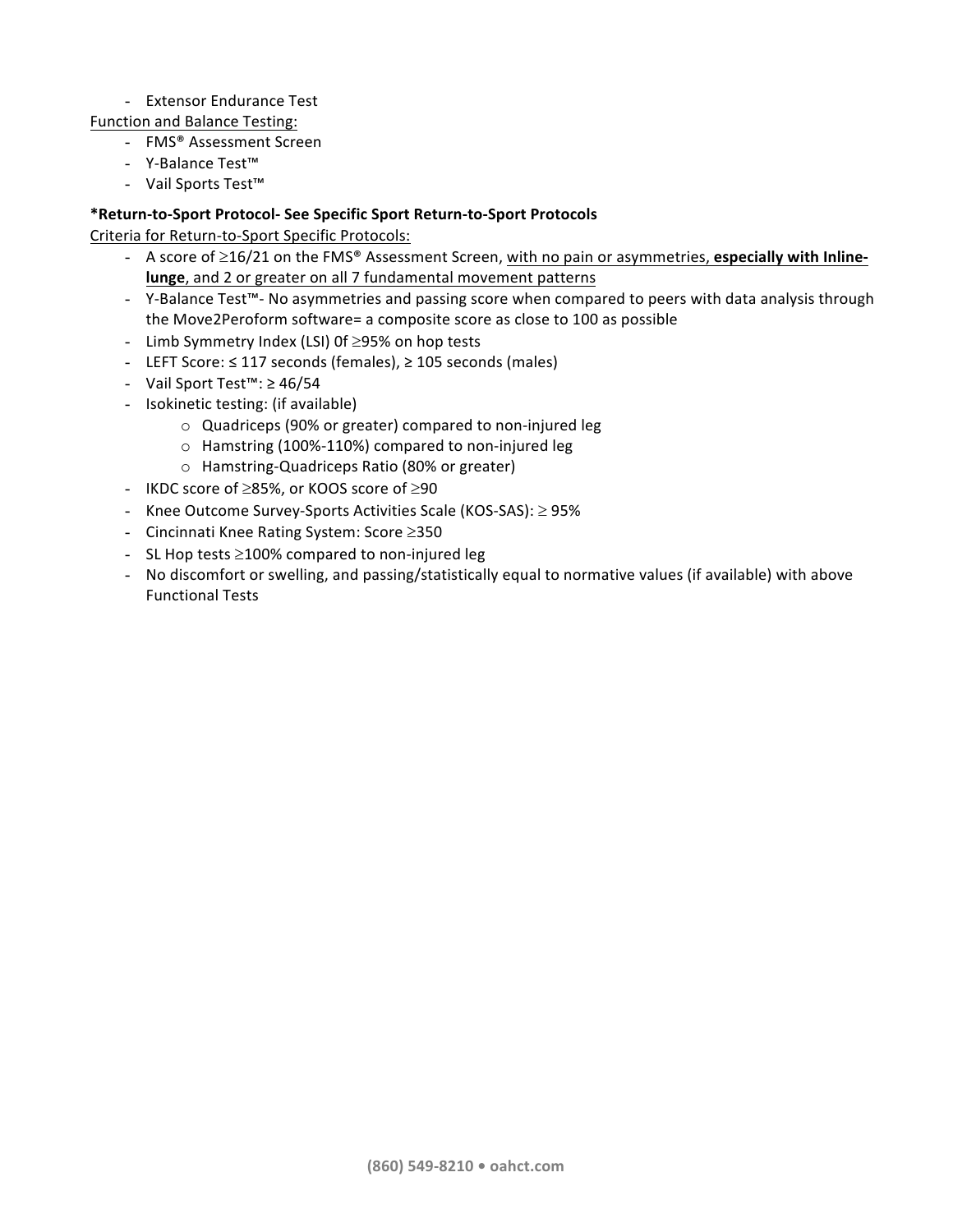# **References**

Adams D, Logerstedt D, Hunter-Giordano A, Axe MJ, Snyder-Mackler L. Current Concepts for Anterior Cruciate Ligament Reconstruction: A Criterion-Based Rehabilitation Progression, *J Othop Sports Phys Ther.* 2012; 7:601-614.

Angelozzi et al. Rate of Force Development as an Adjunctive Measurement for Return-to-Sport Decisions After Anterior Cruciate Ligament Reconstruction. *J Othop Sports Phys Ther.* 2012; 9:772-780.

Beynnon et al. Accelerated Versus Nonaccelerated Rehabilitation After Anterior Cruciate Ligament Reconstruction: A prospective, Randomized, Double-Blind Investigation Evaluating Knee Joint Laxity Using Roentgen Stereophotogrammetric Analysis. Am J Sports Med. 2011; 12:2536-2548.

Brumitt et al. Lower Extremity Functional Tests and Risk of Injury in Division II Collegiate Athletes. Inter J Sports Phys Ther. 2013; 8(3):216-227.

Christensen, JC, Goldfine, LR, West, HS. The Effects of Early Aggressive Rehabilitation on Outcomes After Anterior Cruciate Ligament Reconstruction Using Autologous Hamstring Tendon: A Randomized Clinical Trial. *Journal of Sports Rehabilitation*. 2013; 22:191-201.

Cook, Gray. Movement: Functional Movement Systems (book). 2010; ON Target Publications.

Davies GJ, Zillmer DA. Functional Progression of a Patient Through a Rehabilitation Program. *Ortho Phys Ther Clin N Am.* 2000; 9(2): 103-117.

Dunn et al. Which Preoperative Factors, Including Bone Bruise, are Associated with Knee Pain/Symptoms at Index Anterior Cruciate Ligament Reconstruction (ACLR)? A Multicenter Orthopaedic Outcomes Network (MOON) ACLR Cohort Study. Am J Sports Med. 2010; 9:1778-1787.

Eitzen I, Mosksnes H, Snyder-Mackler L, Risberg MA. A Progressive 5-Week Exercise Therapy Program Leads to Significant Improvement in Knee Function Early After Anterior Cruciate Ligament Injury, *J Ortho Sports Phys Ther*. 2010; 11:705-721.

Garrison et al. The Reliability of the Vail Sport Test™ as a Measure of Physical Performance Following Anterior Cruciate Ligament Reconstruction. Inter J Sports Phys Ther. 2012; 7(1):20-30.

Goulbourne, Shaun. Sports-Related Injuries in the Young Athlete (book from training course). 2011; Cross Country Education, LLC.

Hewett TE, Stroupe AL, Noyes FR. Plyometric Training in Female Athletes. Decreased Impact forces and Increased Hamstring Torques. *Am J Sports Med*. 1996; 2:765-773.

Lentz et al. Return to Preinjury Sports Participation Following Anterior Cruciate Ligament Reconstruction: Contributions of Demographic, Knee Impairments, and Self-Report Measures. *J Orthop Sports Phys Ther*. 2012; 11:893-901.

Myer GD, Paterno MV, Ford KR, Quatman CE, Hewett TE. Rehabilitation After Anterior Cruciate Ligament Reconstruction: Criteria-Based Progression through the Return-to-Sport Phase. *J Orthop Sports Phys Ther*. 2006; 6:385-402.

Narducci E, Waltz A, Gorski K, Leppla L Donaldson M. The Clinical Utility of Functional Performance Tests Within One-Year Post-ACL Reconstruction: A systematic Review. *Inter J Sports Phys Ther*. 2011; 4:333-342.